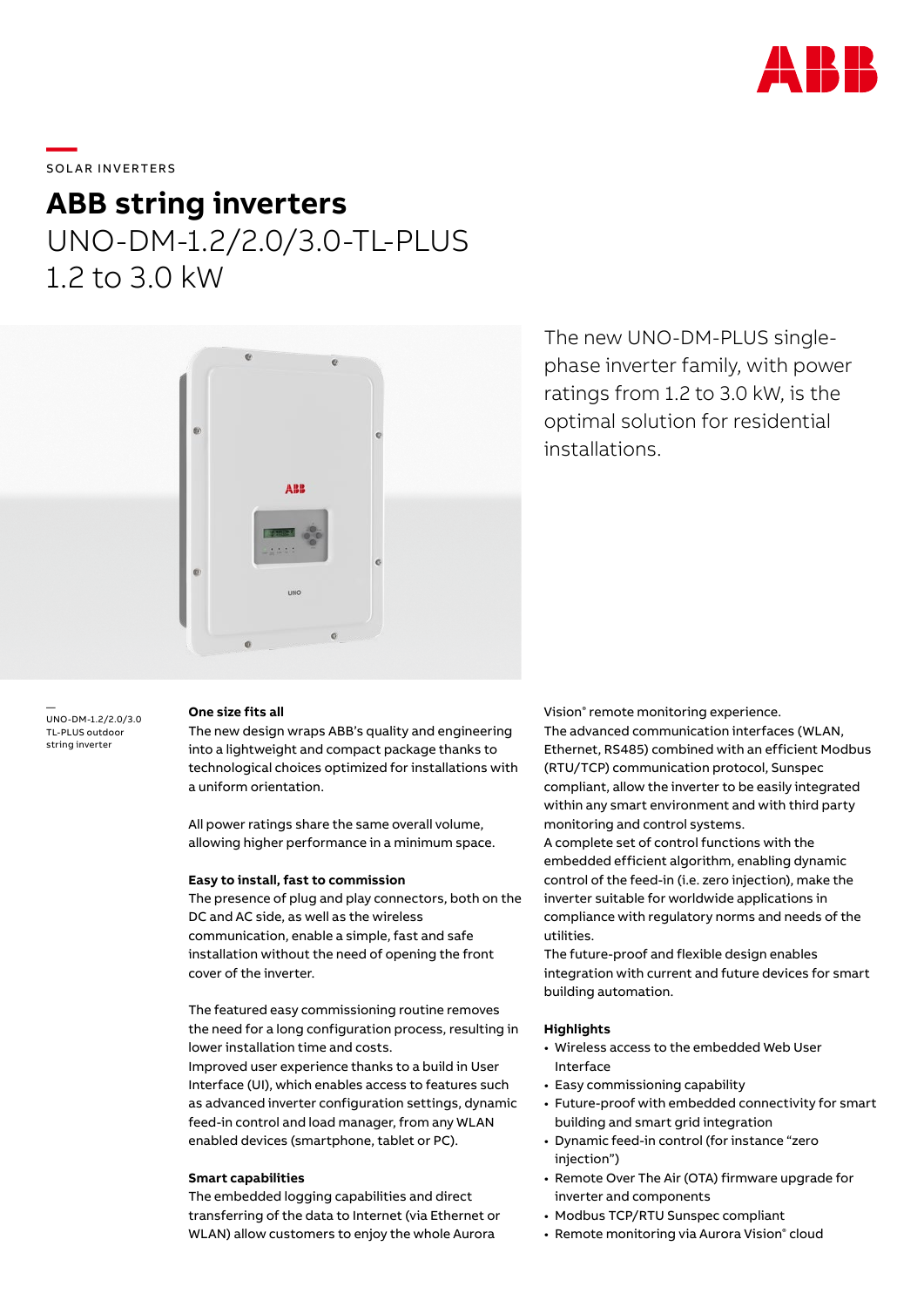# **— ABB string inverters** UNO-DM-1.2/2.0/3.0-TL-PLUS 1.2 to 3.0 kW



#### **Technical data and types**

**—**

| Type code                                                                                                     | UNO-DM-1.2-TL-PLUS                                  | UNO-DM-2.0-TL-PLUS               | UNO-DM-3.0-TL-PLUS    |
|---------------------------------------------------------------------------------------------------------------|-----------------------------------------------------|----------------------------------|-----------------------|
| Input side                                                                                                    |                                                     |                                  |                       |
| Absolute maximum DC input voltage (Vmax,abs)                                                                  |                                                     | 600 V                            |                       |
| Start-up DC input voltage (V <sub>start</sub> )                                                               | 120 V (adj. 100150 V)                               | 150 V (adj. 100250 V)            | 150 V (adj. 100250 V) |
| Operating DC input voltage range<br>(V <sub>dcminV<sub>dcmax</sub>)</sub>                                     | 0.7 x V <sub>start</sub> 580 V (min 90 V)           |                                  |                       |
| Rated DC input voltage (Vdcr)                                                                                 | 185V                                                | 300 V                            | 300 V                 |
| Rated DC input power (Pdcr)                                                                                   | 1500W                                               | 2500W                            | 3300W                 |
| Number of independent MPPT                                                                                    | $\mathbf{1}$                                        | $\mathbf{1}$                     | $\mathbf{1}$          |
| Maximum DC input power for each MPPT (PMPPTmax)                                                               | 1500W                                               | 2500W                            | 3300W                 |
| DC input voltage range with parallel configuration of<br>MPPT at Pacr                                         | 100530 V                                            | 210530 V                         | 320530 V              |
| DC power limitation with parallel configuration of MPPT                                                       | N/A                                                 | N/A                              | N/A                   |
| DC power limitation for each MPPT with independent<br>configuration of MPPT at Pacr,<br>max unbalance example | N/A                                                 | N/A                              | N/A                   |
| Maximum DC input current (Idcmax) /                                                                           |                                                     |                                  |                       |
| for each MPPT (IMPPTmax)                                                                                      | 10.0 A                                              | 10.0 A                           | 10.0 A                |
| Maximum input short circuit current for each MPPT                                                             | 12.5A                                               | 12.5 A                           | 12.5A                 |
| Number of DC input pairs for each MPPT                                                                        |                                                     | $\mathbf{1}$                     |                       |
| DC connection type <sup>1)</sup>                                                                              |                                                     | Quick Fit PV Connector           |                       |
| Input protection                                                                                              |                                                     |                                  |                       |
| Reverse polarity protection                                                                                   |                                                     | Yes, from limited current source |                       |
| Input over voltage protection for each MPPT-varistor                                                          | Yes                                                 |                                  |                       |
| Photovoltaic array isolation control                                                                          | According to local standard                         |                                  |                       |
| DC switch rating for each MPPT<br>(version with DC switch)                                                    | 25 A / 600 V                                        |                                  |                       |
| Output side                                                                                                   |                                                     |                                  |                       |
| AC grid connection type                                                                                       | Single-phase                                        |                                  |                       |
| Rated AC power (P <sub>acr</sub> @cos $\phi$ =1)                                                              | 1200W                                               | 2000W                            | 3000W                 |
| Maximum AC output power (Pacmax @coso=1)                                                                      | 1200W                                               | 2000W                            | 3000W                 |
| Maximum apparent power (S <sub>max</sub> )                                                                    | 1200 VA                                             | 2000 VA                          | 3000 VA               |
| Rated AC grid voltage (Vac,r)                                                                                 | 230V                                                |                                  |                       |
| AC voltage range <sup>2)</sup>                                                                                | 180264 V                                            |                                  |                       |
| Maximum AC output current (lac,max)                                                                           | 5.5A                                                | 10.0 A                           | 14.5 A                |
| Contributory fault current                                                                                    | 10.0 A                                              | 12.0 A                           | 16.0 A                |
| Rated output frequency $(f_r)^{3}$                                                                            | 50/60 Hz                                            |                                  |                       |
| Output frequency range (f <sub>min</sub> f <sub>max</sub> ) <sup>3)</sup>                                     | 4753/5763 Hz                                        |                                  |                       |
| Nominal power factor and adjustable range                                                                     | $> 0.995$ , adj. $\pm 0.1 - 1$ (over/under excited) |                                  |                       |
| Total current harmonic distortion                                                                             | < 3.5%                                              |                                  |                       |
| AC connection type                                                                                            | Female connector from panel                         |                                  |                       |
| <b>Output protection</b>                                                                                      |                                                     |                                  |                       |
| Anti-islanding protection                                                                                     | According to local standard                         |                                  |                       |
| Maximum external AC overcurrent protection                                                                    | 10.0 A                                              | 16.0 A                           | 16.0 A                |
| Output overvoltage protection - varistor                                                                      |                                                     | $2(L - N / L - PE)$              |                       |
|                                                                                                               |                                                     |                                  |                       |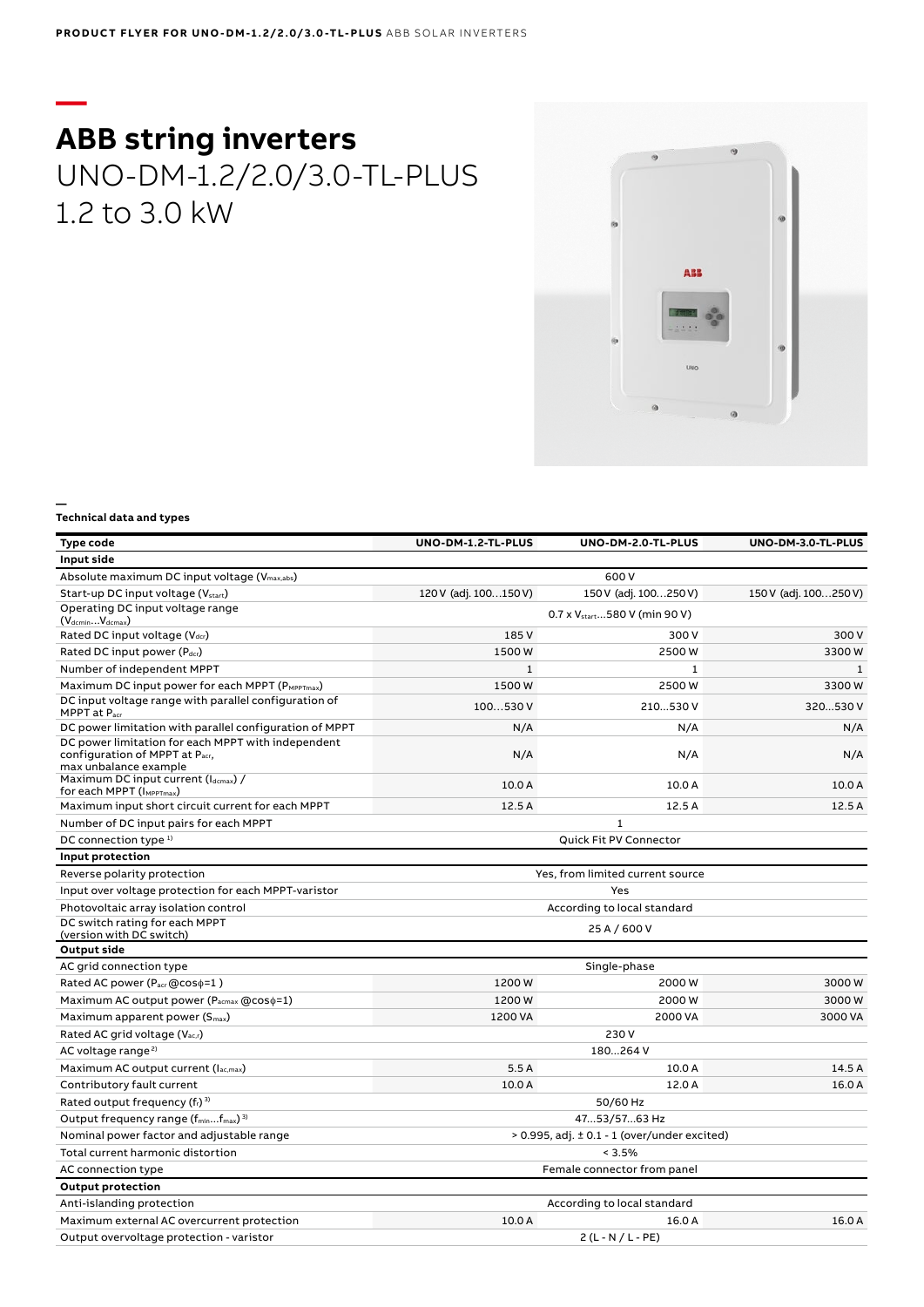# **ABB UNO-DM-1.2/2.0/3.0-TL-PLUS string inverter block diagram**



### **—**

#### **Technical data and types**

| Type code                                                                                                                                                                    | UNO-DM-1.2-TL-PLUS                                   | UNO-DM-2.0-TL-PLUS                                                                                                                                                                                                                                  | UNO-DM-3.0-TL-PLUS                                   |  |
|------------------------------------------------------------------------------------------------------------------------------------------------------------------------------|------------------------------------------------------|-----------------------------------------------------------------------------------------------------------------------------------------------------------------------------------------------------------------------------------------------------|------------------------------------------------------|--|
| <b>Operating performance</b>                                                                                                                                                 |                                                      |                                                                                                                                                                                                                                                     |                                                      |  |
| Maximum efficiency (nmax)                                                                                                                                                    | 94.8%                                                | 96.7%                                                                                                                                                                                                                                               | 96.7%                                                |  |
| Weighted efficiency (EURO/CEC)                                                                                                                                               | $92.0\%/$ -                                          | 95.0%/-                                                                                                                                                                                                                                             | 95.0%/-                                              |  |
| Feed in power threshold                                                                                                                                                      |                                                      | 8 W                                                                                                                                                                                                                                                 |                                                      |  |
| Night consumption                                                                                                                                                            |                                                      | 0.4 W                                                                                                                                                                                                                                               |                                                      |  |
| <b>Embedded communication</b>                                                                                                                                                |                                                      |                                                                                                                                                                                                                                                     |                                                      |  |
| Embedded communication interface <sup>4)</sup>                                                                                                                               |                                                      | Wireless                                                                                                                                                                                                                                            |                                                      |  |
| Embedded communication protocol                                                                                                                                              |                                                      | ModBus TCP (SunSpec)                                                                                                                                                                                                                                |                                                      |  |
| Commissioning tool                                                                                                                                                           |                                                      | Web User Interface, Display, Aurora Manager Lite                                                                                                                                                                                                    |                                                      |  |
| Monitoring                                                                                                                                                                   |                                                      | Plant Portfolio Manager, Plant Viewer, Plant Viewer for Mobile                                                                                                                                                                                      |                                                      |  |
| Optional board UNO-DM-COM kit                                                                                                                                                |                                                      |                                                                                                                                                                                                                                                     |                                                      |  |
| Optional communication interface                                                                                                                                             |                                                      | RS485 (use with meter for dynamic feed-in control), Alarm/Load manager relay, Remote<br>ON/OFF                                                                                                                                                      |                                                      |  |
| Optional communication protocol                                                                                                                                              |                                                      | ModBus RTU (SunSpec), Aurora Protocol                                                                                                                                                                                                               |                                                      |  |
| Optional board UNO-DM-PLUS Ethernet COM kit                                                                                                                                  |                                                      |                                                                                                                                                                                                                                                     |                                                      |  |
| Optional communication interface                                                                                                                                             |                                                      | Ethernet, RS485 (use with meter for dynamic feed-in control),<br>Alarm/Load manager relay, Remote ON/OFF                                                                                                                                            |                                                      |  |
| Optional communication protocol                                                                                                                                              |                                                      | ModBus TCP (SunSpec), ModBus RTU (SunSpec), Aurora Protocol                                                                                                                                                                                         |                                                      |  |
| <b>Environmental</b>                                                                                                                                                         |                                                      |                                                                                                                                                                                                                                                     |                                                      |  |
| Ambient temperature range                                                                                                                                                    | -25+60°C /-13140°F with<br>derating above 50°C/122°F | -25+60°C /-13140°F with<br>derating above 50°C/122°F                                                                                                                                                                                                | -25+60°C /-13140°F with<br>derating above 50°C/122°F |  |
| Relative humidity                                                                                                                                                            |                                                      | 0100 % condensing                                                                                                                                                                                                                                   |                                                      |  |
| Acoustic noise emission level                                                                                                                                                |                                                      | 50 dBA @ 1 m                                                                                                                                                                                                                                        |                                                      |  |
| Maximum operating altitude without derating                                                                                                                                  |                                                      | 2000 m / 6560 ft                                                                                                                                                                                                                                    |                                                      |  |
| Physical                                                                                                                                                                     |                                                      |                                                                                                                                                                                                                                                     |                                                      |  |
| Environmental protection rating                                                                                                                                              |                                                      | IP 65                                                                                                                                                                                                                                               |                                                      |  |
| Cooling                                                                                                                                                                      |                                                      | Natural                                                                                                                                                                                                                                             |                                                      |  |
| Dimension (H x W x D)                                                                                                                                                        |                                                      | 553 x 418 x 175 mm / 21.8" x 16.5" x 6.9"                                                                                                                                                                                                           |                                                      |  |
| Weight                                                                                                                                                                       |                                                      | 15 kg / 33 lbs                                                                                                                                                                                                                                      |                                                      |  |
| Mounting system                                                                                                                                                              |                                                      | Wall bracket                                                                                                                                                                                                                                        |                                                      |  |
| Safety                                                                                                                                                                       |                                                      |                                                                                                                                                                                                                                                     |                                                      |  |
| <b>Isolation level</b>                                                                                                                                                       |                                                      | Transformerless                                                                                                                                                                                                                                     |                                                      |  |
| Marking                                                                                                                                                                      |                                                      | CE, RCM                                                                                                                                                                                                                                             |                                                      |  |
| Safety and EMC standard                                                                                                                                                      |                                                      | IEC/EN 62109-1, IEC/EN 62109-2, AS/NZS 4777.2, EN 61000-6-1,EN 61000-6-2, EN 61000-<br>6-3, EN 61000-6-4, EN 61000-3-2, EN 61000-3-3                                                                                                                |                                                      |  |
| Grid standard<br>(check your sales channel for availability) <sup>5)</sup>                                                                                                   |                                                      | CEI 0-21, DIN V VDE V 0126-1-1, VDE-AR-N 4105, G83/2, G59/3, RD 413, ITC-BT-40, AS/NZS<br>4777.2.<br>IEC 61727, IEC 62116                                                                                                                           |                                                      |  |
| Available products variants                                                                                                                                                  |                                                      |                                                                                                                                                                                                                                                     |                                                      |  |
| Standard                                                                                                                                                                     | UNO-DM-1.2-TL-PLUS-B                                 | UNO-DM-2.0-TL-PLUS-B                                                                                                                                                                                                                                | UNO-DM-3.0-TL-PLUS-B                                 |  |
| With DC switch                                                                                                                                                               | UNO-DM-1.2-TL-PLUS-SB                                | UNO-DM-2.0-TL-PLUS-SB                                                                                                                                                                                                                               | UNO-DM-3.0-TL-PLUS-SB                                |  |
| "Refer to the document "String inverter – Product Manual appendix" available at<br>www.abb.com/solarinverters to know the brand and the model of the quick fit<br>connector" |                                                      | <sup>4)</sup> As per IEEE 802.11 b/g/n standard<br><sup>5)</sup> Further grid standard will be added, please refer to ABB Solar page for further details<br>Remark, Features not specifically listed in the present data sheet, are not included in |                                                      |  |

connector"<br><sup>2)</sup> The AC voltage range may vary depending on specific country grid standard

3) The Frequency range may vary depending on specific country grid standard; CE is valid for 50Hz only

Remark. Features not specifically listed in the present data sheet are not included in the product